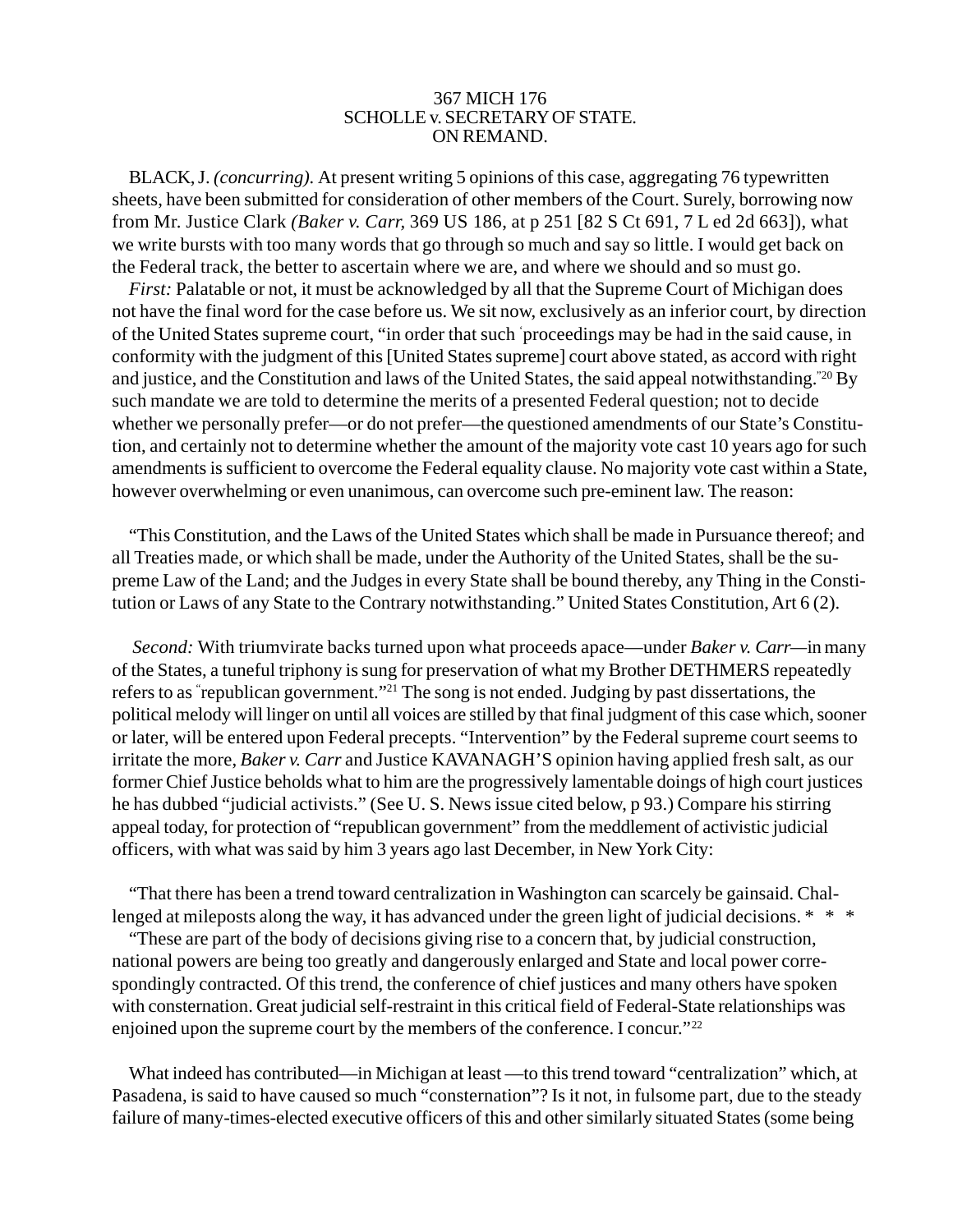presently consternated Brethren seated here) to press upon legislators—as our Governor Groesbeck did with such force and effect in 1925—their sworn oath to rearrange and reapportion every 10 years? As said in Justice KAVANAGH' S opinion, the issue before us never could have traced its way to the Potomac had the legislature of Michigan, during the decades of the 1940's and 1950's, performed faithfully according to constitutional oath. Let us, then, have done with criticism of that to which all of us, in greater or lesser degree of course, have contributed as governors, attorneys general, judges and citizens. Instead, let us turn to duty directed by the supremacy clause, the National equality clause, and our own fully concordant pledge of the protection of equal laws. And let us not report back to our superior court that we have just discovered a technical way to evade determination of the merits; such as saying that the questioned amendments cannot be judged void without destroying the law *de jure* which is creative of the office of State senator. As Justice SOURIS points out, the simple fact answer to Chief Justice CARR's "let's do nothing" motion is that original section 1 of article 5, the standing creator of the office of State senator, lives on as before unaffected by and unquestioned in this litigation. Furthermore, *Norton v. Shelby County,* 118 US 425 (6 S Ct 1121, 30 L ed 178), on which our Chief Justice presently relies, has since been confined most carefully in its proper area of fact by the United States supreme court. See *Shapleigh v. San Angelo,* 167 US 646, 658 (17 S Ct 957, 42 L ed 310), and *Tulare Irrigation District v. Shepard,* 185 US 1, 14 (22 S Ct 531, 46 L ed 773)*. Shapleigh, quoted in the margin,*<sup>23</sup> is a fair example of such continued confinement, in the courts of the United States, of *Norton's* rule that where no law creates an office such an office cannot be occupied *de facto.*

*Third:* We are, I repeat, directed to consider and decide the merits of a Federal question the United States supreme court has sent back to us in the clothing of jurisdiction and justiciability. Is it not, then, exclusively due that we should look for judicial guidance to current Federal authority, and to such of our own cases as may accord therewith, rather than to the relevantly superseded scroll of the Federalists and other writings of the Colonial era? The Federalist Papers, ably conceived for times when all west of the Alleghanies was trackless and savage, were written more than 175 years ago by men who could not possibly have foreseen the Fourteenth Amendment, the seeds from which the amendment grew, and its final mandate of equal protection. The equality clause of the Fourteenth Amendment is an order directed to each State. It has nothing to do with the political structure of the National government and, in the context of our current problem, is an understandable contradiction of that structure. The clause pointedly prohibits each State from denying "to any person within its jurisdiction the equal protection of the laws." It does, under direction of our superior, put upon us a new task, that of inquiring into the merits of plaintiff's claim of denial by Michigan of Fourteenth Amendment equality of voting rights; an inquiry 3 of us resolved affirmatively in *Scholle v. Secretary of State,* 360 Mich 1.

Nothing done within the borders of Michigan, whether by constitutional provision, statute, executive proclamation, ordinance, or administrative order, may impede the execution of that task. The supremacy clause so dictates. So do the authorities cited in Justice KAVANAGH' S opinion, to which I would add *Bute v. Illinois*, 333 US 640 (68 S Ct 763, 92 L ed 986);<sup>24</sup> also the adjuration which, in 1899 and again in 1901, was declared and repeated in the 2 *Blythe Cases (Blythe v. Hinckley,* 173 US 501, 508 [19 S Ct 497, 43 L ed 783]; 180 US 333, 338 [21 S Ct 390, 45 L ed 557]).<sup>25</sup> Hence my disagreement with Justice DETHMERS' repetitious and apparently serious postulate that "An equal protection of the laws problem is not presented." That postulate I now examine, admittedly with distrust as well as curiosity.

Justice DETHMERS simply cannot be right; at least in this case where our words are not final words. If an "equal protection of the laws problem is not presented," the supreme court of the United States would not have taken jurisdiction of this case and would not have sent it back for meritorious consideration in the light of another equal protection case, *Baker v. Carr.* When in the face of such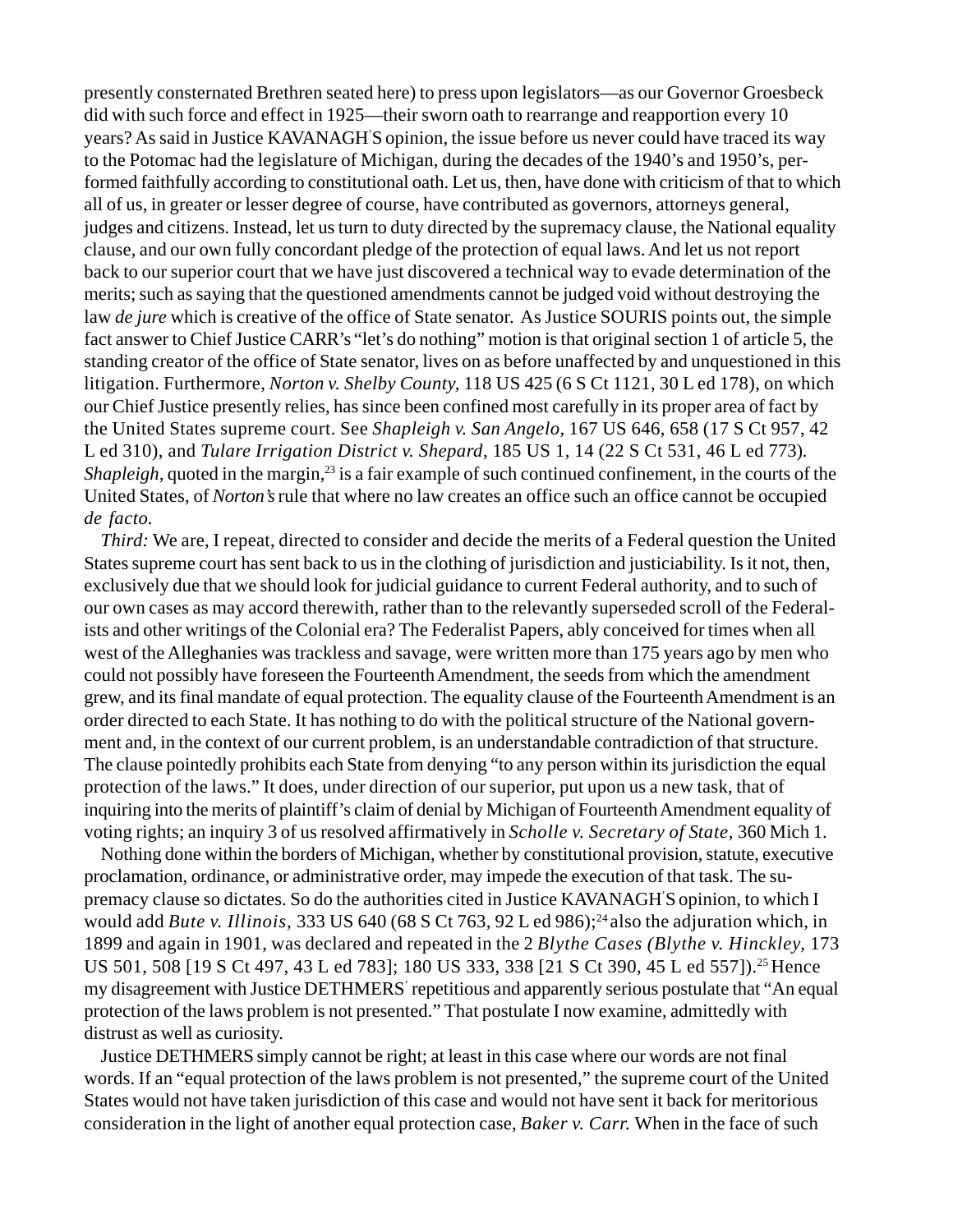mandate any State court judge says that the question we are directed to decide "is not presented," he surely defies higher authority. He should be challenged, with due vigor by others seated here, lest silence suggest tacit approval.

*Fourth:* As an understating Englishman would say, our problem is not without difficulty. No matter where we look and turn, the ominous storm of predicament gathers with warning of reprisals and conjured new reasons why this Court cannot move with affirmative firmness. To Dirksenize our judgment by telling the legislature that questioned sections 2 and 4 will be judged void, as soon as that body enacts validly under original sections 2 and 4, is to perpetuate an unconstitutional body for another 2 years (and doubtless more years depending on the outcome of 4 Supreme Court elections scheduled during the next 9 months). To delay judgment, and thus to knuckle before today's threat to obstruct Federal as well as State justice, is unthinkable. That threat, once there is an overt act, will menace the threateners only.26 And to dismiss the case with prejudice means sure reversal; reversal for having ruled that a State constitutional provision is somehow of greater force than the Federal equality clause.

And the disunited Kellys provide no help; only more trouble. Attorney General Kelley would have us act, promptly in time for election day November 6th. Justice Kelly warns us act not at all, and even that with slow "haste." So a trouble is what man makes it, and when Kellys stir up its brew, the quaffing is man's own torment, and woe is his requiem too.

". Here's to the Maine, and I'm sorry for Spain,' Said Kelly and Burke and Shea. \* \* \*

" 'Wherever there's Kellys there's trouble,' said Burke.

" `Wherever fighting's the game,

Or a spice of danger in grown man's work,'

Said Kelly, 'you'll find my name.' "27

If what our majority does means "haste" to my veteran Brothers, so be it. They are the ones who cried "haste" when I formally moved—shortly after the opinions of *Scholle v. Secretary of State* were released April 23, 1962—that a date be set for resubmission during our June session, preferably June 11th (an available date which stayed available). That was not done, as the order quoted in Justice KAVANAGH' S opinion fully discloses, and there we find the real reason why this Court is in position where it may allot 33 days only for the enactment of that constitutional legislation original and now reinstated sections 2 and 4 do require.

Sometimes appellate judges must get down to work on one all-important case to outright exclusion of less important work. This is such a case. Whatever advices our effort will provide for the constitutional convention must be sent forth with dispatch. That assembled body is due for final adjournment 14 days hence, and its regular successor cannot be around until 1977. And we cannot legalize, even *de facto*, an unconstitutional body for any longer period of time than is fairly necessary to legislate and then elect.

Little more need be said about "haste." A liberal dose of activistic catharsis will do Michigan's judicial process no harm and, in this instance, may provide for our State a healthy new start. Some regard must be had in the course of judicial functioning for the comparative shortness of human life. And if as it seems Justices seated here must belong to one class or the other, I prefer "judicial activism" over " judicial obstructivism."

*To conclude:* The merits of this case presented no more difficulty 2 years ago than now. Jurisdiction to judge the merits did. Now that we have been loaned the Fourteenth Amendment "for employment in cases where the constitution or laws of a State create and insure gross inequality of voting power of citizens" *(Scholle v. Secretary of State,* 360 Mich at 120), I again, this time with justiciable authority,